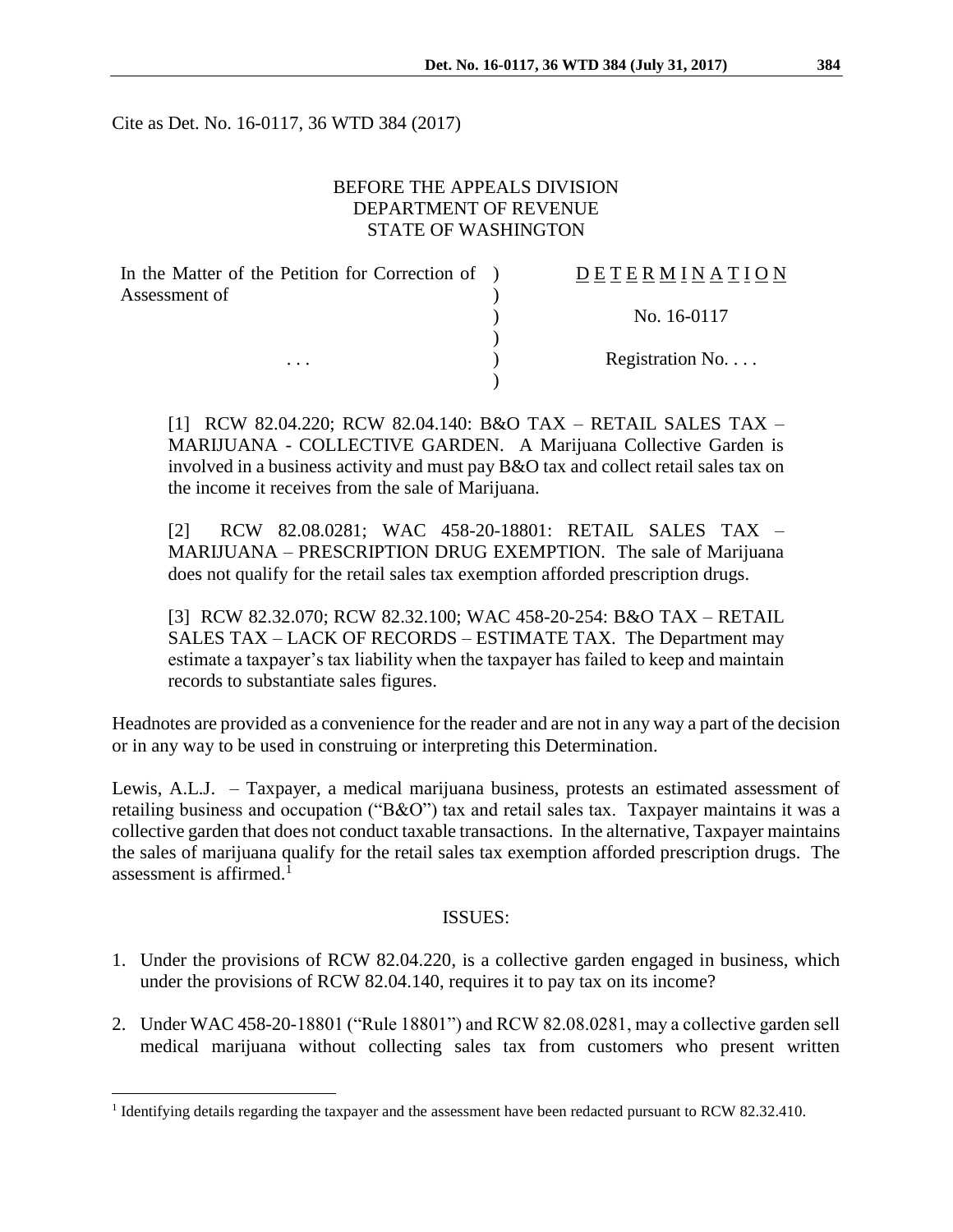authorization from a health care professional that the patient may benefit from the medical use of cannabis?

3. Is a medical marijuana retailer liable for estimated tax, under RCW 82.32.100, when it did not maintain or provide records, under RCW 82.32.070 and WAC 458-20-254 ("Rule 254"), to substantiate its sales figures?

# FINDINGS OF FACT:

[Taxpayer] operates as a sole proprietor d/b/a [Business]. Taxpayer operates two brick and mortar marijuana dispensaries and a website. Taxpayer refers to its business operation as a collective garden as defined in RCW 69.51A.085.

The Department's interaction with Taxpayer began on July 24, 2014, when Compliance discovered Taxpayer's website . . . using the d/b/a [Business] located at. . . Washington . . . . The website contained a "menu" section that listed different marijuana strains and prices depending on the quantity, marijuana edibles, marijuana drinks, various glass pipes, hats, and t-shirts. Compliance mailed Taxpayer a medical marijuana inquiry letter and questionnaire. On September 19, 2014, Taxpayer's representative responded, stating Taxpayer was not a business. Further investigation by Compliance discovered that Taxpayer may be the owner of [Business]. Compliance mailed Taxpayer a commencement of audit letter, sales data sheet, and business license application, and requested that Taxpayer provide the information by October 17, 2014.

On September 24, 2014, Compliance received a letter from Taxpayer's lawyer stating: "[Business] is not a business; it has no gross income of any kind, and is not providing products to consumers for sale or donation." Compliance telephoned Taxpayer's lawyer and left a message requesting the Confidential Tax Information Authorization form ("CTIA") be completed and returned.

On November 5, 2014, Compliance received a letter from Taxpayer's lawyer stating: [Business] is not a business and there is no requirement that it be registered in the State of Washington. Compliance telephoned Taxpayer's lawyer and left a message with the receptionist requesting return of the CTIA.

On November 25, 2014, Compliance telephoned Taxpayer's lawyer and left a voice mail message requesting return of the CTIA. Compliance reviewed Taxpayer's website, which had been modified and now referenced [LLC]. Investigation disclosed that [LLC] registered with the Department on February 1, 2013, and Taxpayer was a member.

On December 8, 2014 Compliance referred to Taxpayer's website, which listed under products: shirts, hats, and stickers for sale that appeared to be available for purchase by consumers. It also stated:

. . .

The website's menu section still listed several marijuana strains, marijuana edibles, marijuana drinks, and various glass pipes for sale. The website also had an "extraction" page where Taxpayer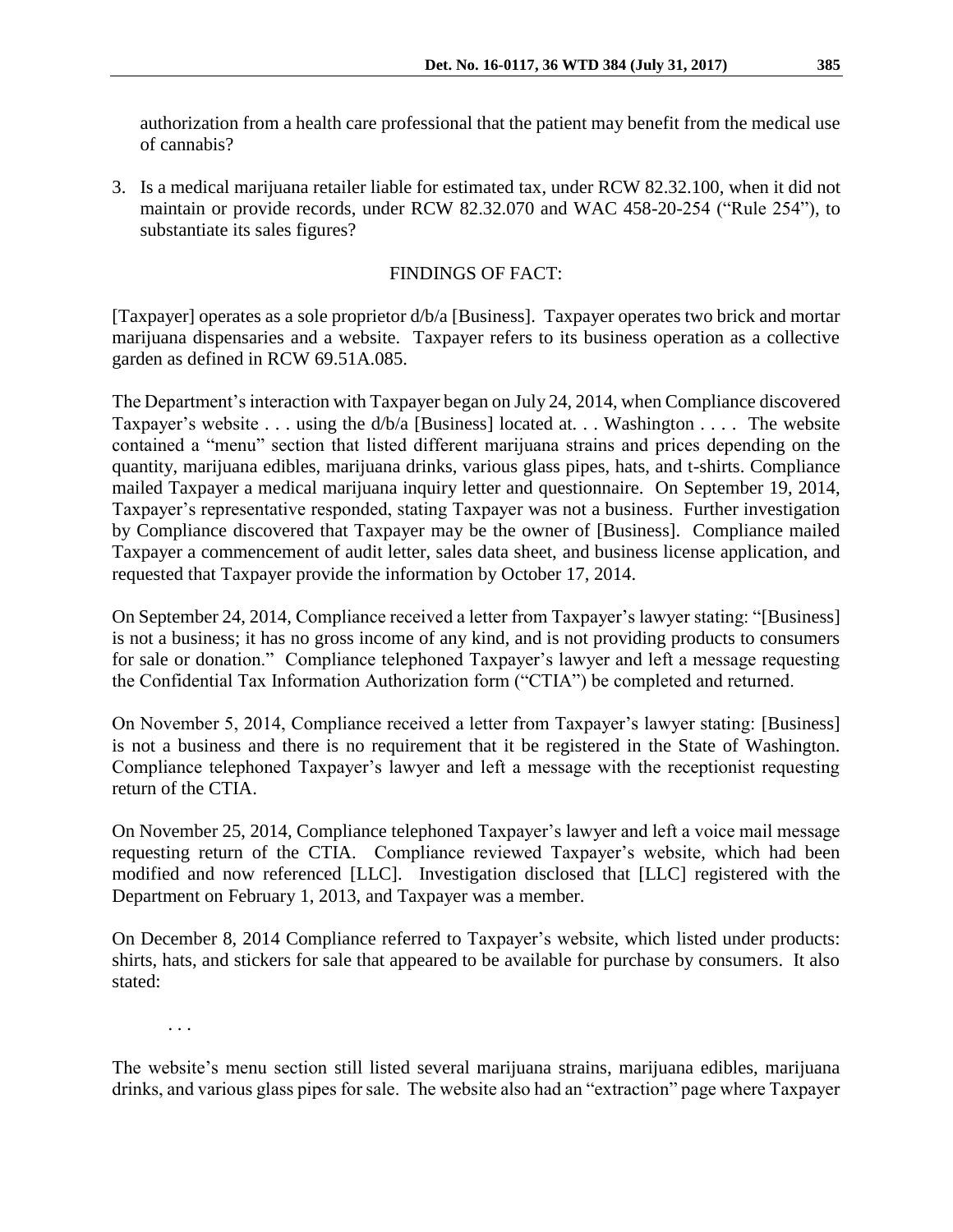offers to use his [machine] to process "medical grade hash" and in return, Taxpayer receives half of the product manufactured. The "news" section states [Business] is managed by a consulting company, and that Taxpayer's business location in . . . , Washington has been open for ". . . years," has "provided medications to . . . patients since opening," and has ". . . garden members." The website also stated that Taxpayer had opened a new location at . . . , Washington.

On December 30, 2014, Taxpayer's representative provided the Department with [LLC] business records, a separate company that provides business and financial management services to Taxpayer. During the course of the meeting, Compliance once again explained that Taxpayer must register and pay tax. Taxpayer's representative stated that Taxpayer is a collective garden, does not conduct business, and has no obligation to register with the Department.

During a meeting between Compliance and Taxpayer on February 13, 2015, Taxpayer stated he provides a location for patients to get their medicine, and that he does not receive any profit, and is not conducting a business. Taxpayer stated that the members contribute only what it costs to grow the product and the contributions are not taxable. Taxpayer also stated the funds they receive are donations. Taxpayer explained that it lists prices for marijuana products on his website to inform members of products available and an attempt to "brand" the name [LLC]. Once again, Taxpayer refused to provide actual sales figures.

On February 18, 2015, Compliance involuntarily registered Taxpayer.

On February 19, 2015, Taxpayer stated that medical cannabis is prescribed, and therefore, retail exempt. All funds are donated and patient receives the product for the cost it takes to grow. Compliance requested sales figures by February 27, 2015.

On March 17, 2015, the Department issued a \$ . . . [assessment] covering the period May 26, 2012, through December 31, 2014.<sup>2</sup> The retailing B&O tax and retail sales tax assessed was calculated using industry standards because Taxpayer had refused to provide actual records. On April 3, 2015, Taxpayer filed an appeal requesting Correction of the Assessment with the Department's Appeals Division. The petition asserted that Taxpayer does not operate a business, there is no taxable income, and that even if Taxpayer conducted business, no retail sales tax would be due because it is a retail sales tax exempt prescription drug.

### ANALYSIS:

In 1998, Washington voters adopted Initiative 692, Laws of 1999, ch. 2, to provide an affirmative defense against what would otherwise be criminal offenses for medical marijuana production, possession, and use.

On April 29, 2011, Governor Gregoire signed Engrossed Second Substitute Senate Bill 5073. Section 403, later codified as RCW 69.51A.085, created collective gardens. Taxpayer maintains it is a qualifying collective garden. A "collective garden" means qualifying patients sharing responsibility for acquiring and supplying the resources required to produce and process cannabis for medical use. RCW 69.51A.085. The legislature intended, in allowing collective gardens under

<sup>&</sup>lt;sup>2</sup> The  $\$\dots$  assessment consisted of  $\$\dots$  tax,  $\$\dots$  interest,  $\$\dots$  late-payment penalty, and  $\$\dots$  assessment penalty.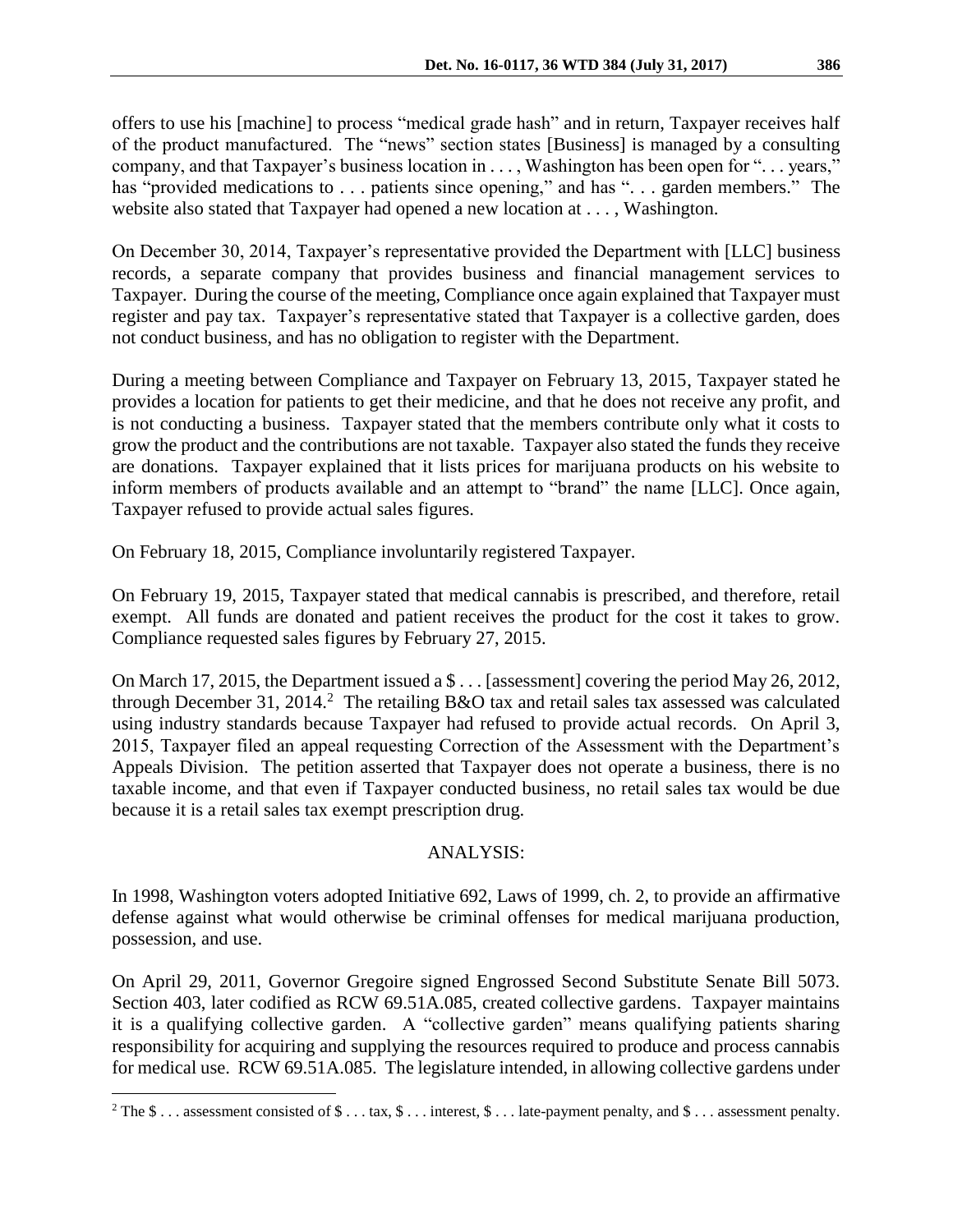RCW 69.51A, that "persons who act as designated providers to such patients shall also not be arrested, prosecuted, or subject to other criminal sanctions or civil consequences under state law, notwithstanding any other provision of law, based solely on their assisting with the medical use of cannabis." RCW 69.51A.005(2)(b). The provisions creating collective gardens address the criminal and civil sanctions that might otherwise be imposed on collective gardens based solely on their assisting with the use of medical marijuana. The medical cannabis provisions do not address the taxability of the activities of collective gardens.

Thus, while the Department does not concede that Taxpayer is a qualifying collective garden under RCW 69.51A.085, for purposes of applying Washington B&O and retail sales taxes, it does not matter since RCW 69.51A.085 addresses criminal law concerns and not tax concerns. Thus, during the audit period, there was no special tax exemption to shield Taxpayer from taxation.

Washington imposes a B&O tax on various business classifications in Chapter 82.04 RCW. "There is levied and shall be collected from every person a tax for the act or privilege of engaging in business activities." RCW 82.04.220. The B&O tax is not a tax on profit or net gain, but a tax on the total amount of money or value received in the course of doing business. *Budget Rent-A-Car of Wash.-Oregon v. Dep't of Revenue*, 81 Wn.2d 171, 173, 500 P.2d 764 (1972).

RCW 82.04.140 broadly defines "business" for B&O tax purposes as "all activities engaged in with the object of gain, benefit, or advantage to the taxpayer or to another person or class, directly or indirectly." The measure of the B&O tax is the application of rates against the "value of products, gross proceeds of sales, or gross income of the business, as the case may be." RCW 82.04.220(1).

The legislature "intended to impose the business and occupation tax upon virtually all business activities carried on within the state." *Simpson Inv. Co. v. Dep't of Revenue*, 141 Wn.2d 139, 149, 3 P.3d 741 (2000) (quoting *Time Oil Co. v. State*, 79 Wn.2d 143, 146, 483 P.2d 628 (1971)). As a result, unless an exception or deduction applies, a taxpayer owes B&O tax on all income received without a deduction for any cost of doing business. Here, Taxpayer argues it is not conducting business. We disagree.

Here, Taxpayer operated two regular places of business plus an internet site where it advertised and sold a variety of goods, including medical cannabis, medical cannabis edibles, medical cannabis drinks, shirts, hats, stickers, and glass pipes. Taxpayer also provides a process to extract marijuana from marijuana trims into marijuana butter or hash in exchange for some of the product. Selling products or providing products in exchange for consideration is a business activity. Thus, we find that the Department correctly required Taxpayer to register with the Department.

"Sale" means any transfer of the ownership of, title to, or possession of property for a valuable consideration. RCW 82.04.040(1). Since medical marijuana is tangible personal property, the transfer of ownership or possession of marijuana for valuable consideration is a sale under RCW  $82.04.040(1)$ .<sup>3</sup> The term "retail sale" includes every sale of tangible personal property, subject to

<sup>&</sup>lt;sup>3</sup> Under RCW 82.08.010(7), "tangible personal property" means "personal property that can be seen, weighed, measured, felt, or touched, or that is in any other manner perceptible to the senses."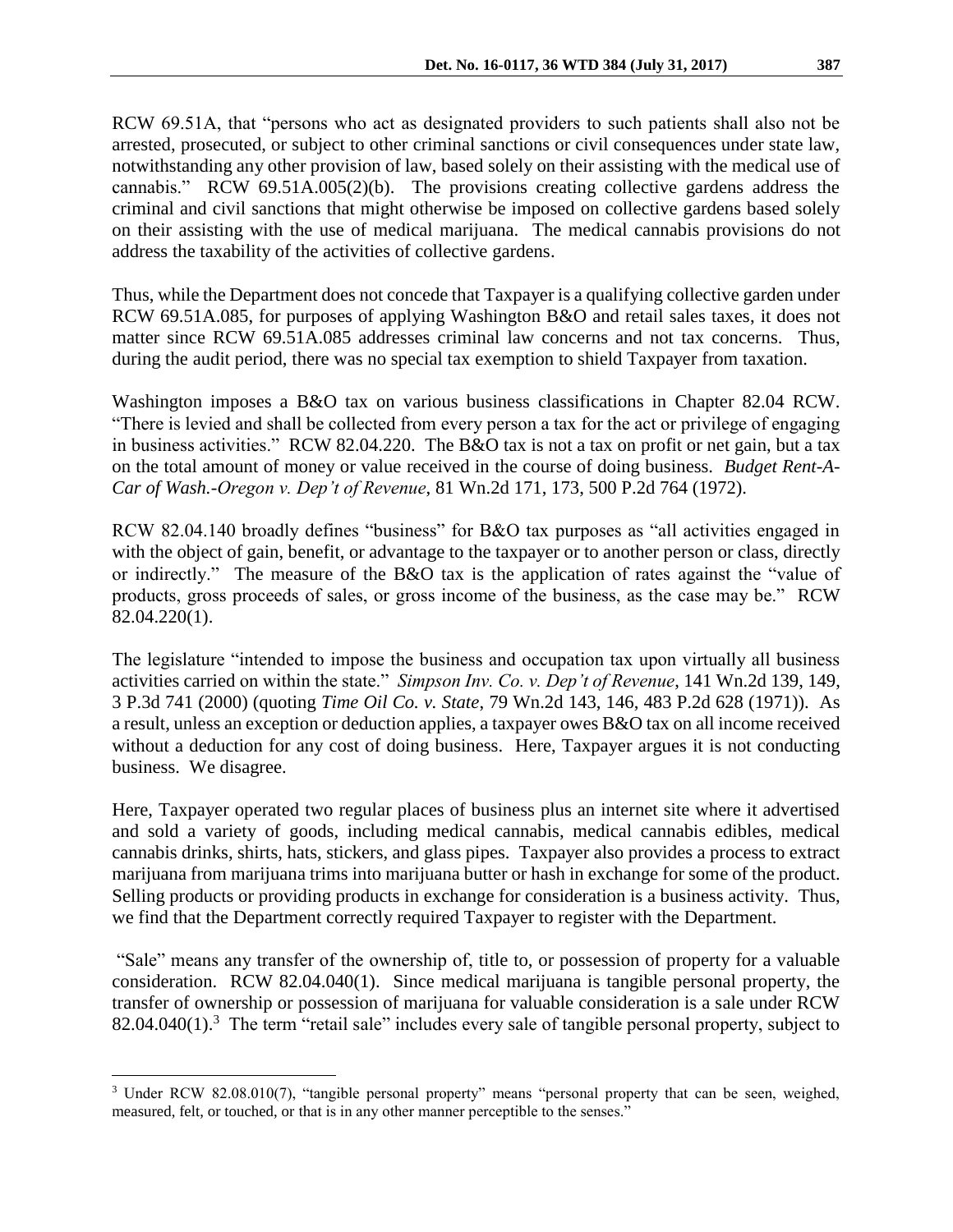certain exclusions, none which apply here. RCW  $82.04.050(1)(a)$ .<sup>4</sup> Retail sales are subject to retailing B&O tax under RCW 82.04.250, and subject to retail sales tax under RCW 82.08.020(1)(a). Sellers must collect the full amount of the retail sales tax payable from buyers. RCW 82.08.050(1). If the seller fails to collect retail sales tax from the buyer and remit it to the Department, the seller becomes personally liable for the amount of the tax. RCW 82.08.050(3).

Taxpayer argues that, as a collective garden, it was not making sales. We disagree. Here, Taxpayer's clients would enter Taxpayer's location, provide their authorization, review and sign a membership application, and exchange payment for medical marijuana. This is a sale because Taxpayer transferred ownership or possession of tangible personal property, medical marijuana, for consideration. RCW 82.04.040(1)(a).

Legislation passed in 2015 supports the conclusion that sales by collective gardens are subject to retail sales tax. RCW 82.08.9998(2) provides a temporary retail sales tax exemption for sales of marijuana and marijuana products by collective gardens in compliance with RCW 69.51A, from July 1, 2015, until June 30, 2016.<sup>5</sup> If collective gardens in compliance with RCW 69.51A were not making retail sales, the legislature would not have needed to pass these exemptions. *See* Det. No. 07-0168, 27 WTD 19 (2008). *City of Seattle v. State*, 136 Wn.2d 693, 698, 965 P.2d 619 (1998) (Statutes must be interpreted and construed so that all the language used is given effect, with no portion rendered meaningless or superfluous. (citing *[Stone v. Chelan County Sheriff's](http://www.westlaw.com/Link/Document/FullText?findType=Y&serNum=1988082247&pubNum=661&originatingDoc=I383259f8f56b11d9bf60c1d57ebc853e&refType=RP&originationContext=document&vr=3.0&rs=cblt1.0&transitionType=DocumentItem&contextData=(sc.UserEnteredCitation))  Dep't,* [110 Wn.2d 806, 810, 756 P.2d 736 \(1988\);](http://www.westlaw.com/Link/Document/FullText?findType=Y&serNum=1988082247&pubNum=661&originatingDoc=I383259f8f56b11d9bf60c1d57ebc853e&refType=RP&originationContext=document&vr=3.0&rs=cblt1.0&transitionType=DocumentItem&contextData=(sc.UserEnteredCitation)) *Tommy P. v. Board of County Comm'rs,* 97 Wn.2d 385, 391, 645 P.2d 697 (1982)).

In conclusion, Taxpayer is a "person" engaged in "business activities" whose sales are subject to retailing B&O tax and collection of retail sales tax.

Taxpayer further argues that even if Taxpayer operated a business and was making sales, the sales of marijuana are exempt from retail sales tax as prescription drugs. RCW 82.08.0281(1) exempts from retail sales tax, ". . . sales of drugs for human use dispensed or to be dispensed to patients, pursuant to a prescription." WAC 458-20-18801 ("Rule 18801") explains that a seller may obtain an exemption certificate for this exemption: "A seller is not required to collect sales tax when it obtains a properly completed exemption certificate indicating prescription drugs, intended for human use sold to medical practitioners, nursing homes, and hospitals, will be put to an exempt use under the authority of a prescription." Rule 18801(403)(b). Otherwise, the retail sales tax must be collected. *Id.*

. . .

<sup>4</sup> RCW 82.04.050(1)(a) excludes from the definition of "retail sale" the following:

<sup>. . .</sup> a sale to a person who:

<sup>(</sup>i) Purchases for the purpose of resale as tangible personal property in the regular course of business without intervening use by such person, . . . ; or

<sup>(</sup>iii) Purchases for the purpose of consuming the property purchased in producing for sale as a new article of tangible personal property or substance, of which such property becomes an ingredient or component . . .

Such sales are "wholesale sales." *See* RCW 82.04.060(1)(a).

<sup>5</sup> Chapter 4, Laws of 2015, 2nd Spec. Sess. (2ESSHB 2136).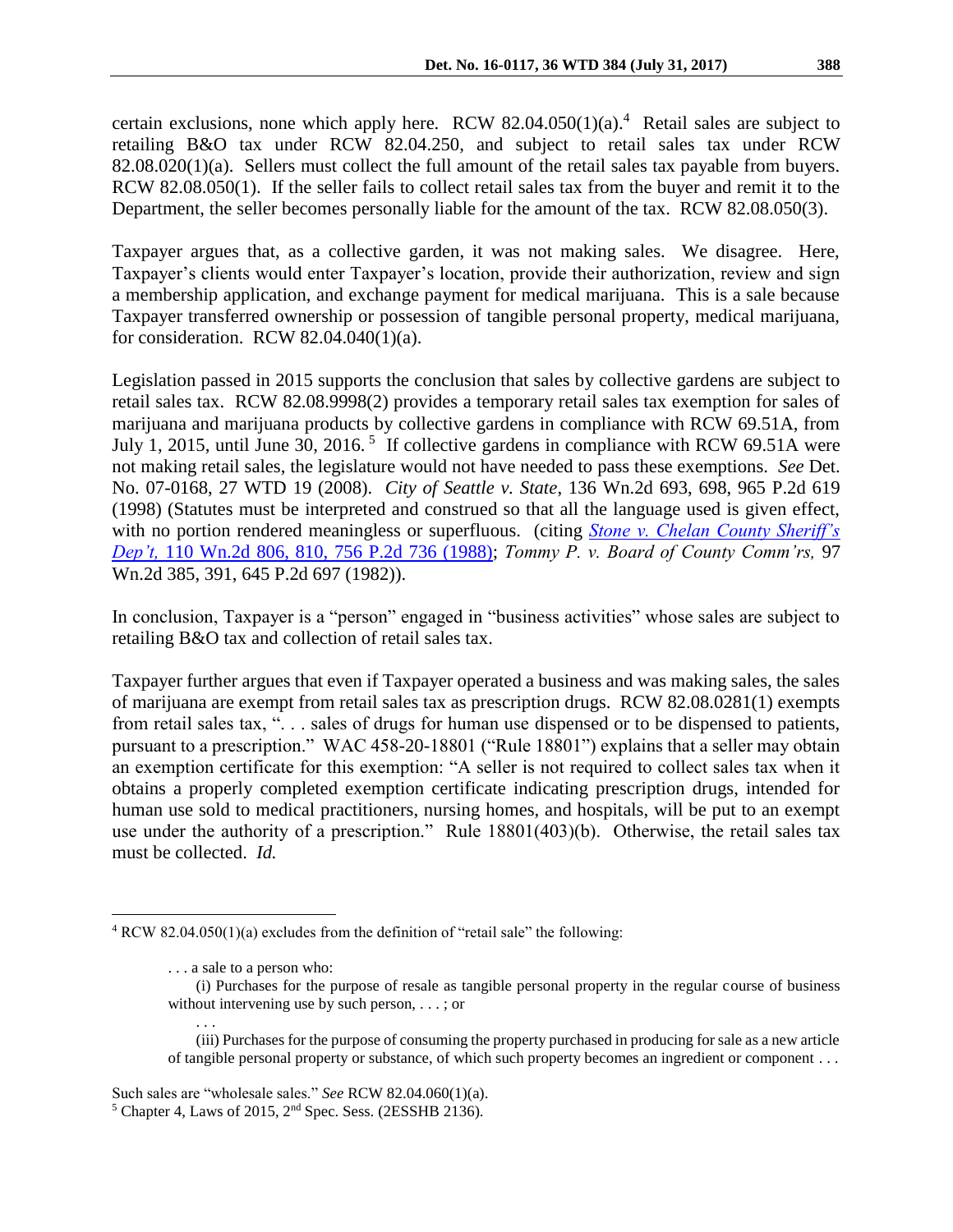RCW 82.08.0281(4)(a) defines the term "prescription" as: "[A]n order, formula, or recipe<sup>6</sup> issued in any form of oral, written, electronic, or other means of transmission by a duly licensed practitioner authorized by the laws of this state to prescribe." The legislature added the words, "to prescribe" to RCW 82.02.0821 in 2003 when it explained, "A prescription for items or drugs that are exempt must be prescribed by a person whose license authorizes him or her to prescribe the item or drugs." Final Bill Report (SB 6515), *available at*  http://lawfilesext.leg.wa.gov/biennium/2003-04/Pdf/Bill%20Reports/Senate/6515.FBR.pdf (last viewed Nov. 25, 2014). However, no licensed practitioner may prescribe medical marijuana in Washington.<sup>7</sup>

Under 21 U.S.C. § 812 and RCW 69.50.204, marijuana is a Schedule 1 controlled substance, which cannot be prescribed under federal and state law. *Seeley v. State*, 132 Wn.2d 776, 940 P.2d 604 (1997) (holding "[m]arijuana cannot be legally prescribed, nor can a prescription for marijuana be filled by a pharmacist in Washington . . . ."; *State v. Hanson*, 138 Wn. App. 322, 328-32, 157 P.3d 438 (2007) (holding Washington's Medical Use of Marijuana Act did not implicitly repeal marijuana's classification as a Schedule 1 controlled substance); *see also* Dep't of Revenue Special Notice dated May 31, 2011, entitled "Sales of Medical Cannabis Remain Subject to Sales Tax." Accordingly, medical marijuana is not covered by the exemption for prescription drugs.

We recognize that medical professionals can issue documentation authorizing the use of marijuana, but this does not change the outcome. The legislature enacted Chapter 69.51A RCW, which addresses medical marijuana. RCW 69.51A.030(2)(a) allows health care professionals, including naturopaths, to provide a patient with a valid documentation authorizing the medical use of marijuana,<sup>8</sup> provided certain requirements are met:

(2)(a) A health care professional may only provide a patient with valid documentation authorizing the medical use of cannabis or register the patient with the registry established in \*\*section 901 of this act if he or she has a newly initiated or existing documented relationship with the patient, as a primary care provider or a specialist, relating to the diagnosis and ongoing treatment or monitoring of the patient's terminal or debilitating medical condition, and only after:

<sup>6</sup> [Taxpayer does not argue that its medical marijuana is an exempt sale of prescription drugs because it is an "order, formula, or recipe." *See* RCW 82.08.0281. Because Taxpayer does not make this argument, we do not address it in this determination.]

 $<sup>7</sup>$  The website for Washington's Department of Health provides, "Healthcare providers cannot write prescriptions for</sup> medical marijuana. They may only write recommendations that a patient has a medical condition that may benefit from the medical use of marijuana." *See* http://www.doh.wa.gov/YouandYourFamily/Marijuana/MedicalMarijuanaCannabis/GeneralFrequentlyAskedQuesti ons#10 (last visited Nov. 24, 2014).

<sup>8</sup> RCW 69.51A.010(7) defines "valid documentation" as:

<sup>(</sup>a) A statement signed and dated by a qualifying patient's health care professional written on tamper-resistant paper, which states that, in the health care professional's professional opinion, the patient may benefit from the medical use of marijuana; and

<sup>(</sup>b) Proof of identity such as a Washington state driver's license or identicard, as defined in RCW 46.20.035.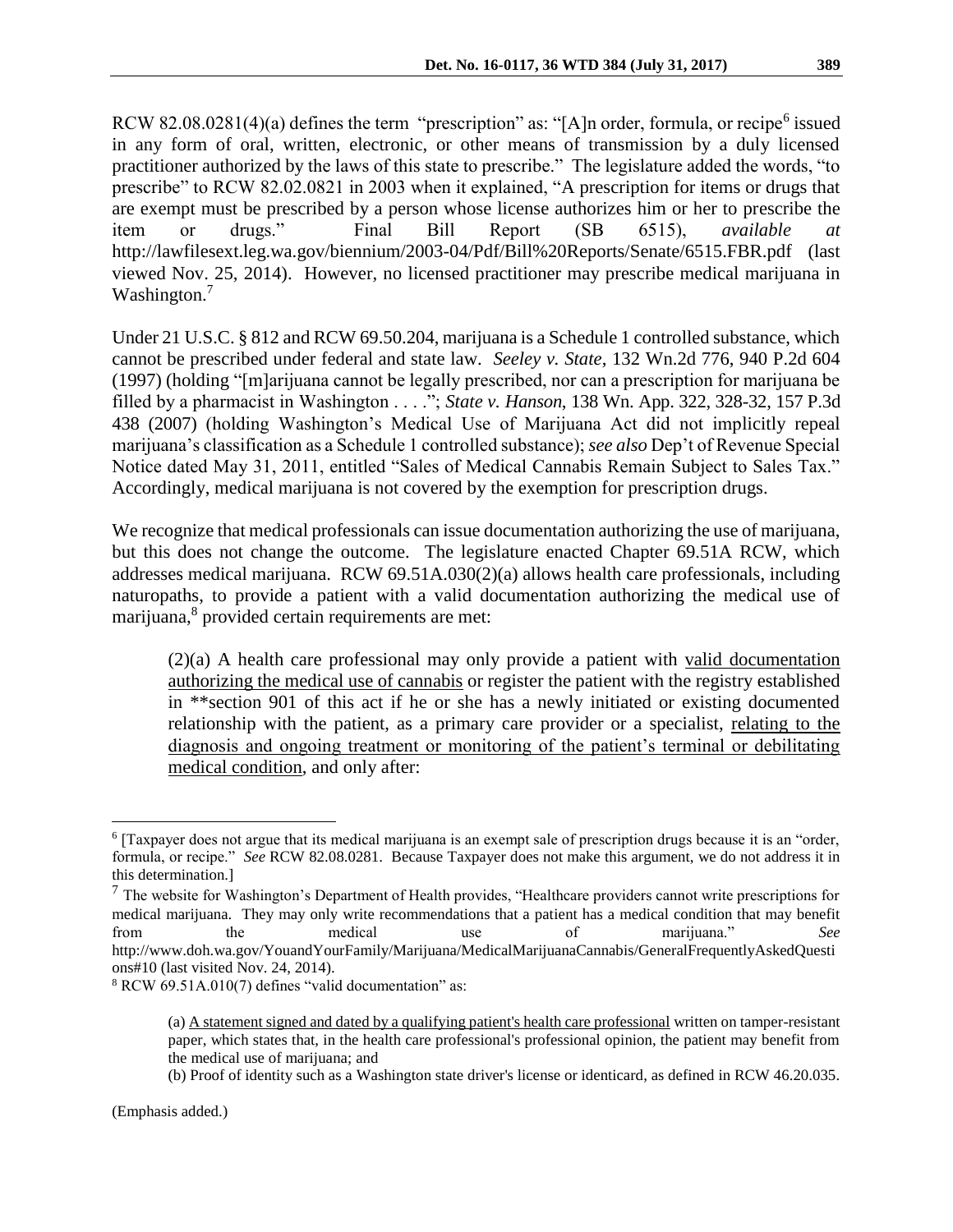(i) Completing a physical examination of the patient as appropriate, based on the patient's condition and age;

(ii) Documenting the terminal or debilitating medical condition of the patient in the patient's medical record and that the patient may benefit from treatment of this condition or its symptoms with medical use of cannabis;

(iii) Informing the patient of other options for treating the terminal or debilitating medical condition; and

(iv) Documenting other measures attempted to treat the terminal or debilitating medical condition that do not involve the medical use of cannabis.

(Emphasis added). $9$ 

Taxpayer argues that a valid documentation (defined in RCW 69.51A.010 (7)) that a health care professional is permitted to provide a patient under RCW 69.51A.030 (2)(a), equates to a prescription for purposes of RCW 82.08.0281. Taxpayer contends that a document authorizing use of medical marijuana is a prescription. We disagree. Had the legislature intended such a result, it would not have added the words "to prescribe" to RCW 82.08.0281 in 2003. Chapter 69.51A RCW does not authorize medical professionals "to prescribe" medical marijuana.

Generally, a person claiming a tax exemption, exception, or deduction has the burden of proving he or she qualifies for the tax benefit. *Group Health Cooperative of Puget Sound, Inc. v. State Tax Comm'n*, 72 Wn.2d 422, 433 P.2d 201 (1967). Taxation is the rule; exemption is the exception. *Spokane County v. City of Spokane*, 169 Wash. 355, 358, 13 P.2d 1084 (1932). Exemptions from a taxing statute must be narrowly construed. *Budget Rent-A-Car, Inc. v. Dep't of Revenue*, 81 Wn.2d 171, 174, 500 P.2d 764 (1972); *Evergreen-Washelli Memorial Park Co. v. Dep't of Revenue*, 89 Wn.2d 660, 663, 574 P.2d 735 (1978).

The legislature used the language of "valid documentation," instead of "prescription," when addressing medical marijuana in Chapter 69.51A RCW. The legislature's use of the concept of valid documentation, as opposed to prescription, was not the result of a relaxed use of language by the legislature. The legislature intended to limit the exemption in RCW 82.08.0281 to prescribed drugs. Where the legislature uses certain statutory language in one instance, and different language in another, there is a difference of legislative intent. *United Parcel Service, Inc. v. Dep't of Revenue*, 102 Wn.2d 355, 362, 687 P.2d 186 (1984); *Agrilink Foods, Inc. v. Dep't of Revenue*, 153 Wn.2d 392, 397, 103 P.3d 1226 (2005).

<sup>9</sup> RCW 69.51A.010(4) defines a "qualifying patient" as a person who:

<sup>(</sup>a) Is a patient of a health care professional;

<sup>(</sup>b) Has been diagnosed by that health care professional as having a terminal or debilitating medical condition;

<sup>(</sup>c) Is a resident of the state of Washington at the time of such diagnosis;

<sup>(</sup>d) Has been advised by that health care professional about the risks and benefits of the medical use of marijuana; and

<sup>(</sup>e) Has been advised by that health care professional that they may benefit from the medical use of marijuana.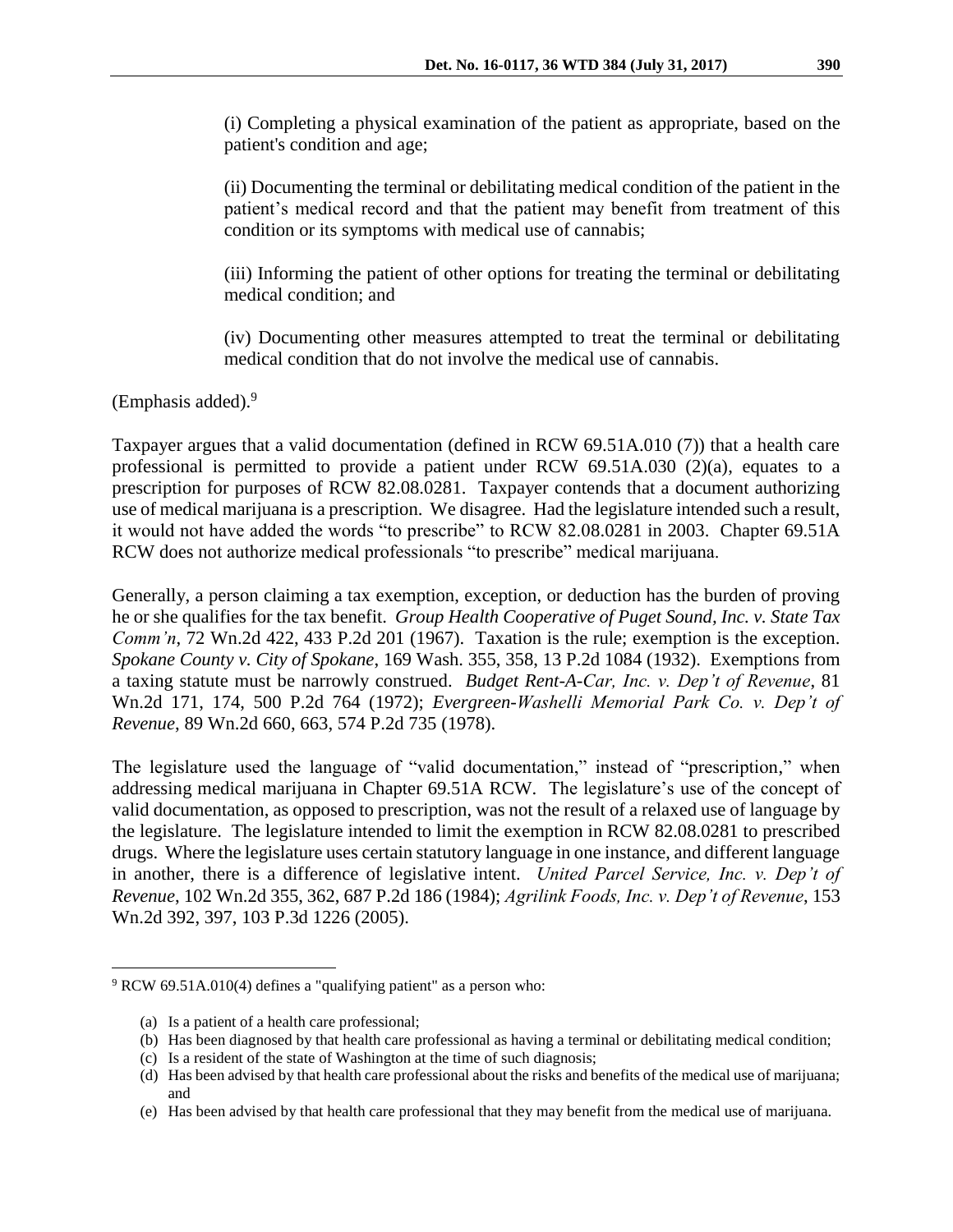Because of the use of different language, "prescription" and "to prescribe" in RCW 82.04.0281 and "valid documentation" in RCW 69.51A.010(7), we conclude that medical marijuana is not prescribed to patients, but rather patients receive a valid documentation from a health care professional that allows them to purchase medical marijuana. Therefore, Taxpayer's sales of medical marijuana to consumers do not qualify for the prescription drug exemption under RCW 82.08.0281(1).

Recent legislation supports this conclusion. On March 28, 2014, the Governor signed SB 6505, which amended the definition of "drug" in RCW 82.08.0281(4)(b) to specifically exclude marijuana.<sup>10</sup> Laws of 2014, ch. 140, Section 19.

In 2015, the Governor signed 2SSB 5052, which replaced the words "valid documentation" in RCW 69.51A.010 with "authorization." Laws of 2015, ch. 70, Section 17(7)(a). After July 1, 2016, naturopaths and other qualifying health care professionals will have to use an authorization form issued by the Department of Health when authorizing medical marijuana. Laws of 2015, ch. 70, Section 17(7)(b). Section 17(7)(c) makes it clear that medical marijuana is not prescribed: "[a]n authorization is not a prescription as defined in RCW 69.50.101." Also, medical marijuana remains a Schedule 1 drug under the state's Controlled Substances Act after the Governor's veto of Sections 42 and 43. *See* Governor's veto message, Laws of 2015, ch. 70, p. 71-72.

Also in 2015, the Governor signed 2E2SHB 2136, which specifically gives collective gardens an exemption from retail sales tax and use tax for sales of medical marijuana from July 1, 2015, until June 30, 2016. Laws of 2015, 2d Spec. Sess. ch 4, Sections 207 and 208. The intent section states that "[i]t is also imperative to distinguish that the authorization for medical use of marijuana is different from a valid prescription provided by a doctor to a patient." *Id*., Section 101(1)(b). The legislature added these exemptions as new sections of Chapters 82.08 and 82.12 RCW, respectively. If collective garden sales of medical marijuana had been exempt under RCW 82.08.0281, the legislature would not have needed to add these sections further showing that there was no intent to previously exempt medical marijuana sales under RCW 82.08.0281. *See John H. Sellen Constr. Co. v. Dep't of Revenue*, 87 Wn.2d 878, 883, 558 P.2d 1342 (1976)

Finally, Taxpayer argues the validity of the estimated assessment. RCW 82.32.070 requires taxpayers to maintain suitable records as may be necessary for the Department to determine a person's tax liability. RCW 82.32.070(1) states:

Every person liable for any fee or tax imposed by chapters 82.04 through 82.27 RCW shall keep and preserve, for a period of five years, suitable records as may be necessary to determine the amount of any tax for which he may be liable, which records shall include copies of all federal income tax and state tax returns and reports made by him. All his books, records, and invoices shall be open for examination at any time by the department of revenue . . . .

<sup>10&</sup>lt;sup>ccc</sup> Drug' means a compound, substance, or preparation, and any component of a compound, substance, or preparation, other than food and food ingredients, dietary supplements, or alcoholic beverages, marijuana, useable marijuana, or marijuana-infused products . . . ." RCW 82.08.0281(4)(b).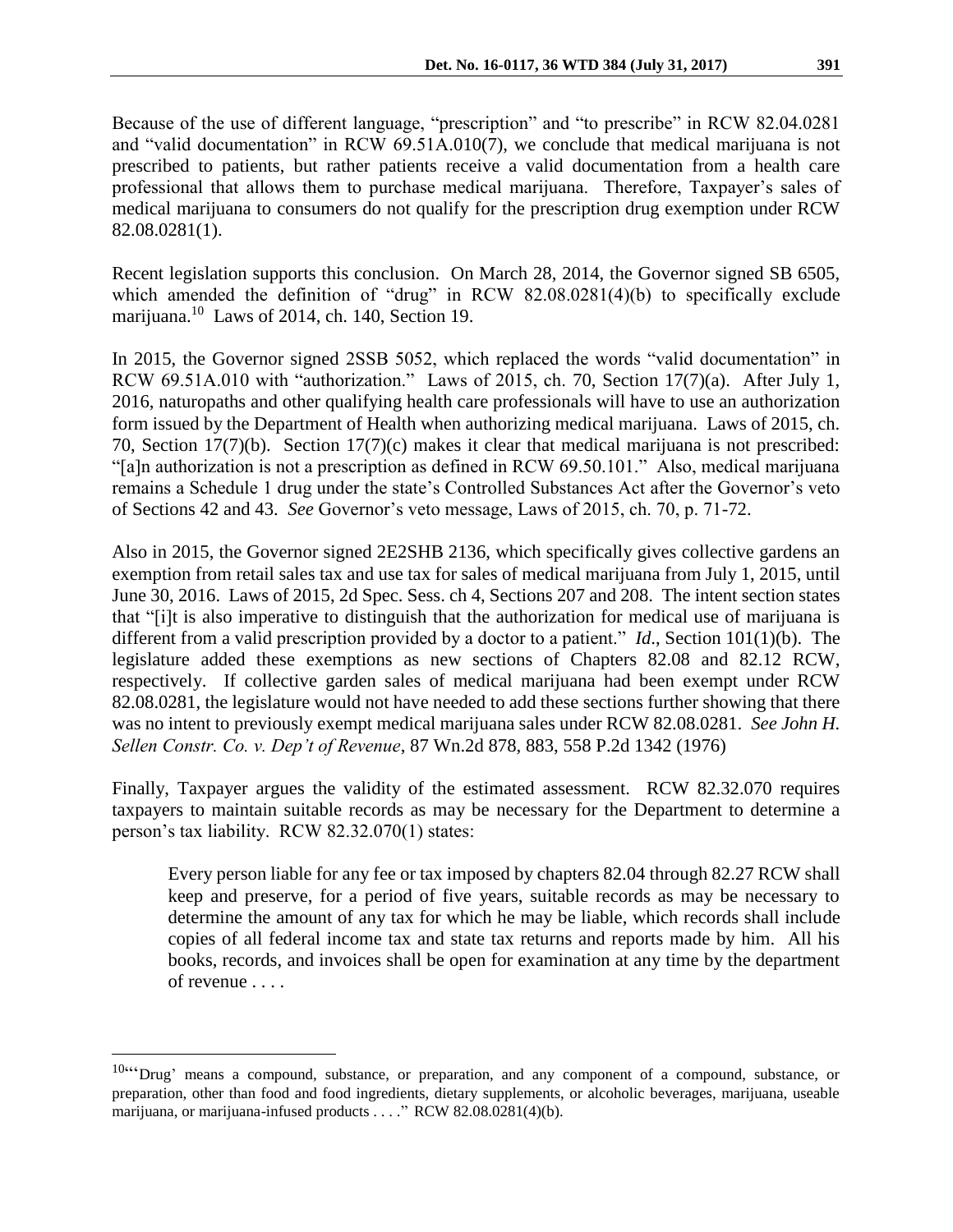The Department adopted WAC 458-20-254 (Rule 254) to administer RCW 82.32.070. Rule 254 defines taxpayers' requirements for the maintenance and retention of books, records, and other sources of information. Rule 254(3) states, in relevant part:

- (a) Every taxpayer liable for a tax or fee imposed by the laws of the state of Washington for which the department of revenue has primary or secondary administrative responsibility . . . must keep complete and adequate records from which the department may determine any tax liability for such taxpayer.
- (b) It is the duty of each taxpayer to prepare and preserve all records in a systematic manner conforming to accepted accounting methods and procedures. Such records are to be kept, preserved, and presented upon request of the department or its authorized representatives which will demonstrate:
	- (i) The amounts of gross receipts and sales from all sources, however derived, including barter or exchange transactions, whether or not such receipts or sales are taxable. These amounts must be supported by original source documents or records including but not limited to all purchase invoices, sales invoices, contracts, and such other records as may be necessary to substantiate gross receipts and sales.
	- . . .
- (c) The records kept, preserved, and presented must include the normal records maintained by an ordinary prudent business person. Such records may include general ledgers, sales journals, cash receipts journals, bank statements, check registers, and purchase journals, together with all bills, invoices, cash register tapes, and other records or documents of original entry supporting the books of account entries. The records must include all federal and state tax returns and reports and all schedules, work papers, instructions, and other data used in the preparation of the tax reports or returns.

If a taxpayer fails to provide suitable records from which the Department can determine the taxpayer's tax liability, the Department is authorized to estimate their tax liability under RCW 82.32.100, which states:

- (1) If any person fails or refuses to make any return or to make available for examination the records required by this chapter, the department shall proceed, in such manner as it may deem best, to obtain facts and information on which to base its estimate of the tax; and to this end the department may examine the records of any such person as provided in RCW 82.32.110.
- (2) As soon as the department procures such facts and information as it is able to obtain upon which to base the assessment of any tax payable by any person who has failed or refused to make a return, it shall proceed to determine and assess against such person the tax and any applicable penalties or interest due, but such action shall not deprive such person from appealing the assessment as provided in this chapter.